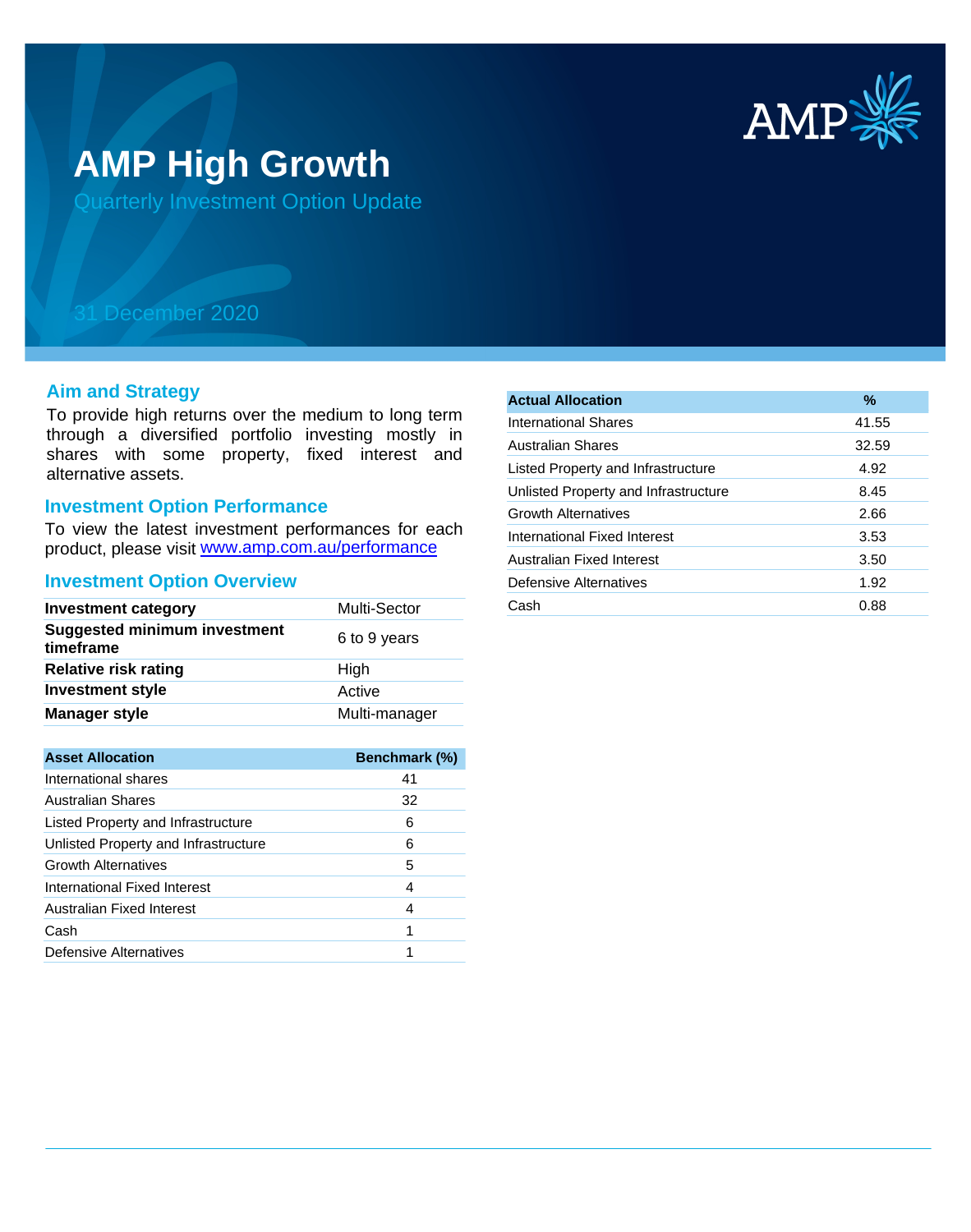#### **Fund Performance**

The Option delivered a strong positive return over the December quarter, continuing its impressive rebound since its lows in March, to finish the year on an encouraging note. As has been the case since March, the momentum of growth assets continued to be the key driver of the strong performance. Over the quarter, the Option performed in line with the benchmark (before fees), and performance was subdued compared to peers. Despite this, longer-term performance remains robust and in line with peer median.

Geopolitics, stimulus relief and COVID-19 news dominated share markets. In the US, political uncertainty was quelled as Joe Biden was confirmed by the electoral college as the President Elect of the United States of America. Additionally, the signing of the economic stimulus relief bill, the CARES Act, provided further reprieve and economic support. Despite a worrying increase in COVID-19 cases in the northern hemisphere, the announcement of three effective vaccines improved investor sentiment to extend the post-US election rally into the year-end. Overall, the S&P/ASX 200 index ended the quarter up 13.7% and the MSCI World ex Australia index closed up 12.7% (in local currency terms). Cyclical segments of the market and small-cap stocks were among the key winners. However, the Option slightly underperformed across both Australian and international shares due to an overweight in exposure to quality, growth and momentum securities in a period where value (cyclicals) outperformed. Furthermore, adverse movements the Option's emerging market exposures also detracted from returns.

The Option benefited from its small allocation to fixed income, as underlying managers in both the domestic and international exposures outperformed their respective benchmarks. Returns from private equity, direct property and infrastructure were mixed. Allocations to private equity detracted as private company valuations lagged rallying share market benchmarks, although this underperformance should be clawed back over time. Direct property and infrastructure saw small gains. The performance the absolute return strategies were similarly mixed.

Looking ahead, we remain cautiously optimistic for 2021. We believe the factors that benefitted markets in 2020, including: (i) easy monetary policy; (ii) fiscal stimulus; (iii) rollout of vaccines; and (iv) the resolution of many geopolitical concerns, are likely to continue in the new year. However, the sharp 'V-shaped' recovery has left markets somewhat susceptible to a correction. As such, holding an active, well-diversified exposure to both growth and defensive assets will continue to benefit the Option should volatility return. Consequently, our positioning has remained unchanged. We continue to target a broadly neutral allocation, including exposures to unlisted and alternative strategies, which act as important diversifiers to our listed securities.

#### **Market Review**

December saw some closure and improved visibility on issues that had been weighing on the market for most of 2020. Despite further COVID-19 waves, breakouts and new strains, tangible plans for vaccine rollouts in 2021 showed an improved path to normalcy. In Europe, a Brexit deal was finally agreed and signed. All-in-all, the global environment imparted a more positive backdrop at the tail-end of the year which kept equity markets supported. However, many equity markets now look stretched and signs of excessive optimism have been reflected in IPOs often trading significantly above their launch valuations, with sketchy or sometimes zero profitability.

Ahead of the US presidential election global equities exhibited mixed performance as the initial acrimonious presidential debate impacted market certainty and support. After a protracted count, Democratic candidate Joe Biden won the election, although it took significant time for the Trump administration to tacitly accept defeat and agree to co-operate with a transition of power. Post the US election, global equity markets were buoyed by increased political certainty and positive news on several viable COVID-19 vaccines.

Global markets will be looking ahead to 2021 hoping than the impact of 2020 will be able to be reversed as soon as possible once vaccine programmes start to make their full effect felt.